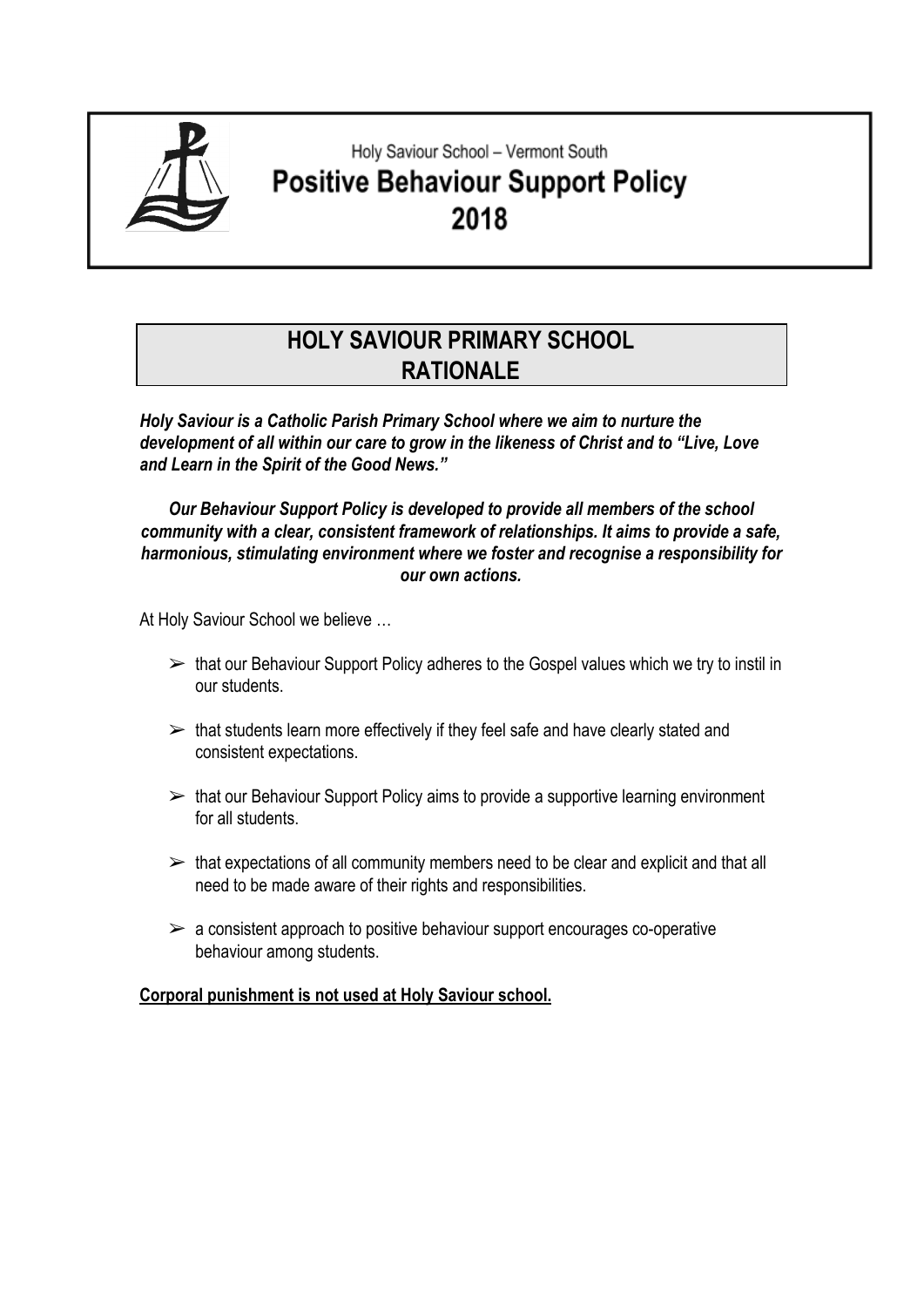# **HOLY SAVIOUR PRIMARY SCHOOL GOALS**

At Holy Saviour School we aim to promote a safe, secure, effective whole school environment.

We aim to develop:

- respect for the rights of others and self respect
- **•** responsibility for behaviour.
- self control and self discipline.
- self esteem.
- awareness of the consequences of one's behaviour.
- skills in problem solving and conflict resolution.

# **RIGHTS AND RESPONSIBILITIES**

#### Staff Responsibilities:

- To care for the children, staff, community, physically, spiritually, emotionally and academically.
	- To provide a forum for others to express ideas and be listened to.
	- Fulfill all duties as a staff member.
	- Work professionally.
	- Keep community members informed.

#### Staff Rights:

- To be treated with respect by community.
- To work in a safe environment.
- To be listened to.
- To develop ourselves personally, professionally and spiritually.
- To be supported and nurtured in a pastoral environment.

#### Student Responsibilities:

- To respect staff, community members, visitors and each other.
- To make the most of opportunities provided and not restrict the opportunities of others.
- To accept individual differences.
- To act in a manner which will ensure safety.
- To listen to others.
- To follow school rules.

## **Student Rights**

- To be treated with respect
- To be given equal opportunities.
- Not to be discriminated against.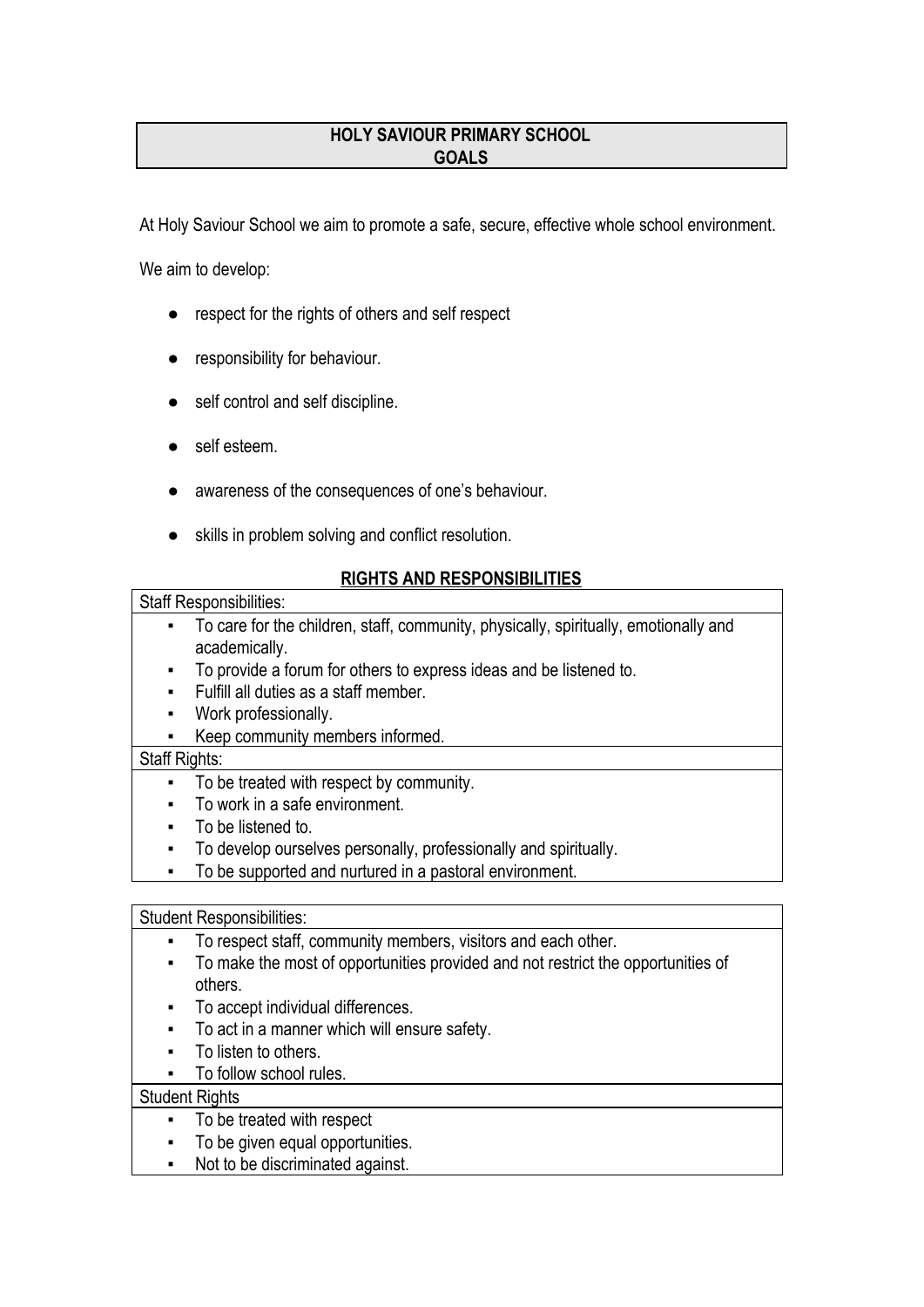- To feel safe.
- To be listened to.
- To be provided with an optimum learning environment.
- To be catered for individually.
- To expect success (in their learning).

#### Community Members' and Visitors' Responsibilities:

- To treat staff/students/each other with respect.
- Maintain confidentialities.
- Go through appropriate channels.
- Respect and trust the role of the teacher.
- **•** Follow school protocols/rules including signing in and out as well as signing permission forms to attend excursions
- Obey all road signs and rules within and around the immediate boundaries of the school.
- Read communications.
- Attend meetings/functions.
- To listen objectively to others.
- Support policies ie homework/discipline.
- To inform school of issues impacting on student behaviour.

# **Community Members' and Visitors' Rights**

- To be treated with respect by staff, students and each other.
- To feel welcomed.
- To be confident in children's safety while in our care.
- To be informed.
- To feel safe in our grounds/buildings.
- To be heard.
- To expect a quality education for their child.

# **HOLY SAVIOUR PRIMARY SCHOOL EXPECTATIONS**

**Devised by Holy Saviour school staff in consultation with Patrice Wiseman (Larmenier Child and Family Services, CEO) August 2009**

**Together we live love and learn in the Spirit of the Good News**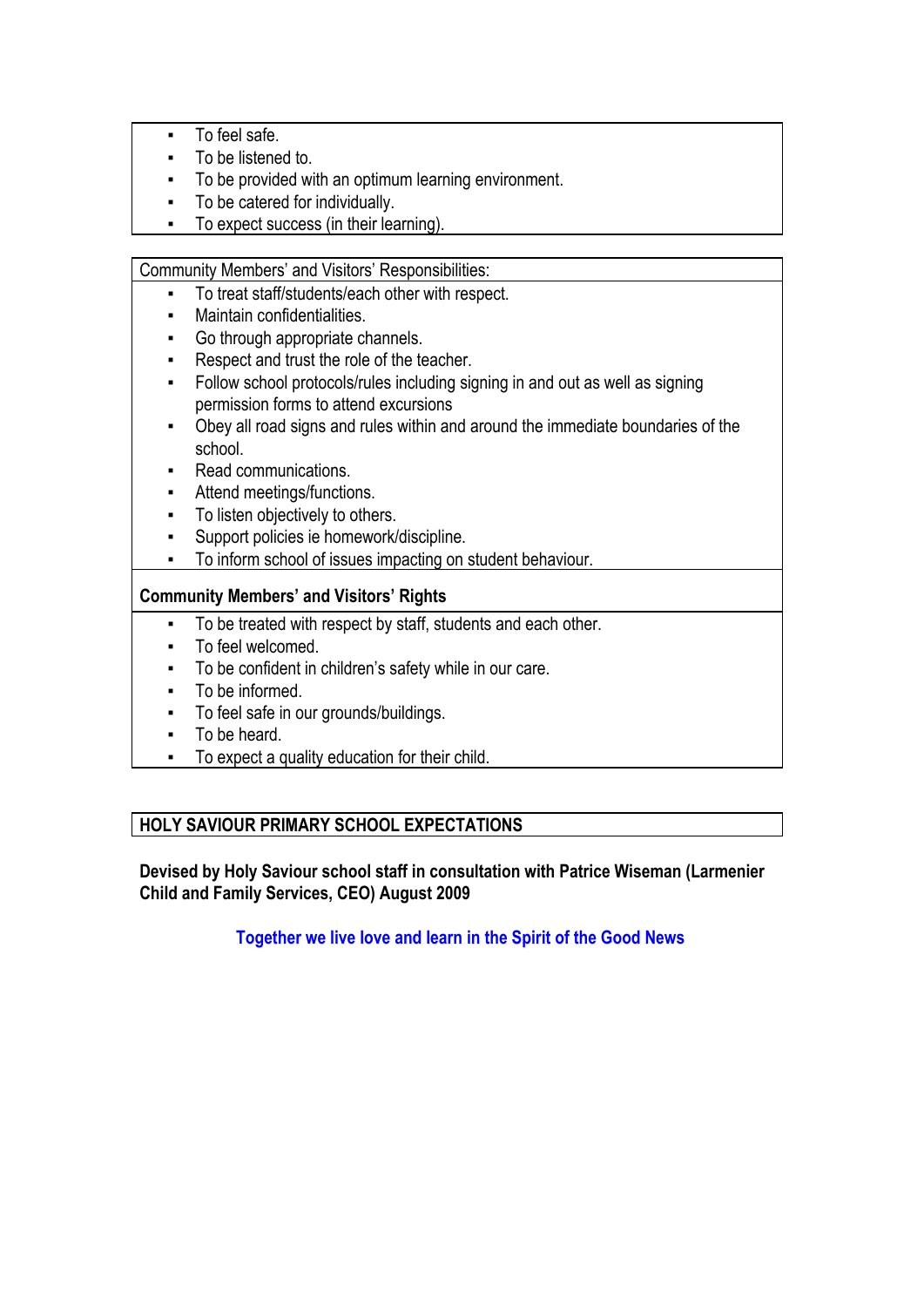## **Holy Saviour School Expectations**

## *At Holy Saviour we are a welcoming, inclusive community. We believe that every person deserves to be treated with respect therefore we:*

- **1. Follow directions**
- **2. Listen to the speaker without interrupting**
- **3. Use friendly words**
- **4. Hands off** *(keep hands, feet and objects to yourself)*
- **5. Move Safely**
- **6. Take care of all property and the environment**

#### **Consequences**

- **1. Re-state rule and reminder**
- **2. Time away (within learning group)**
- **3. Formal time away in learning group (eg., work alone table)**
- **4. Exit from learning group (another classroom to complete work or reflection sheet)**
- **5. Office to principal/DP to complete a 4W sheet and parents will be contacted**

## **BEHAVIOUR SUPPORT PROCESS**

- **● Prompt**
- **● Re-direct**
- **● Re-teach**
- **● Provide Choice**
- **● Conference**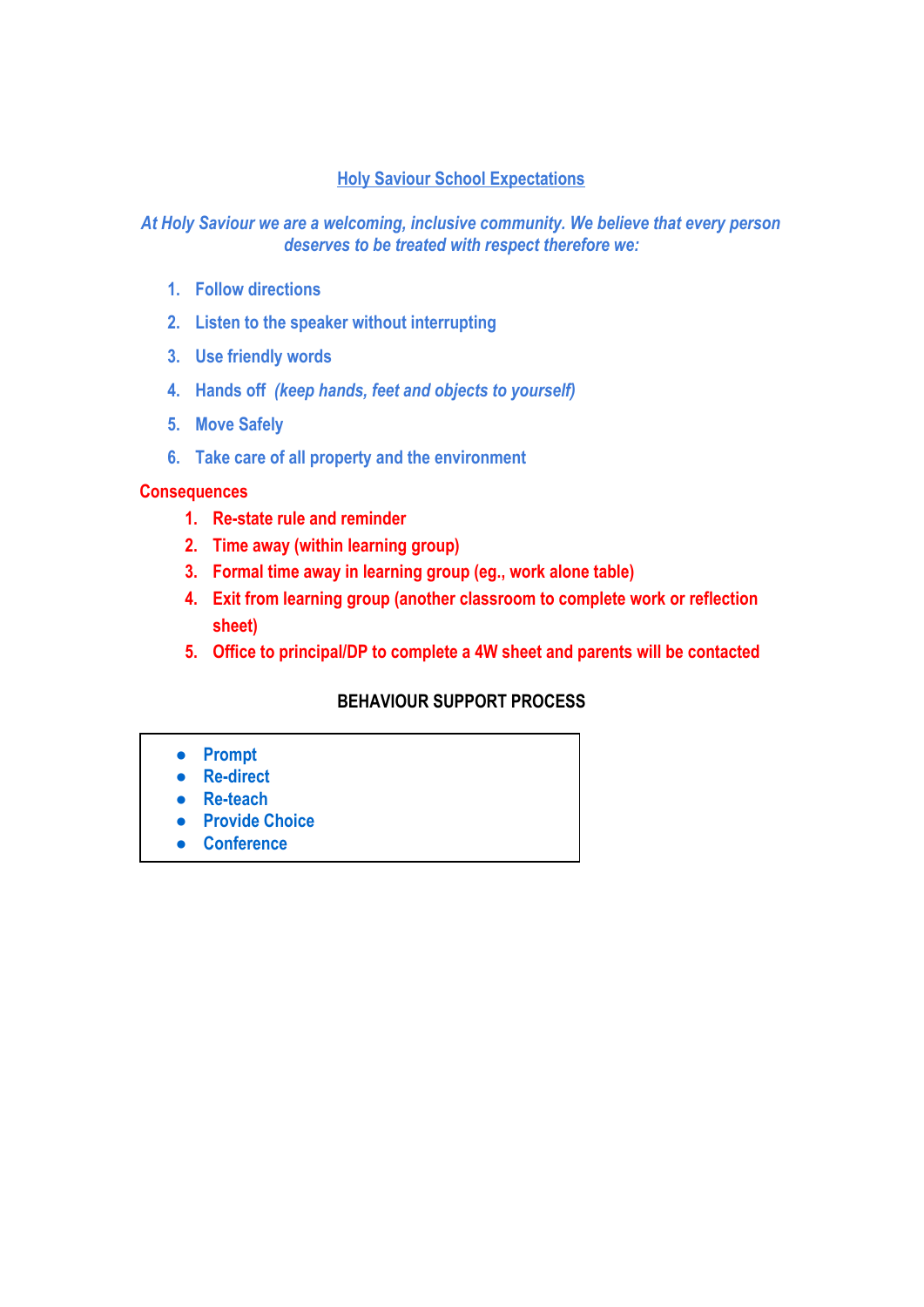| -Visitors<br>*Inappropriate comments<br>*Reflection sheet<br>*Inattentive<br>*Property misuse / damage<br>4W form to be sent home to<br>*Lateness eg; from line or<br>*Repeated minors (3-5)<br>parents (if required)<br>*Verbal Abuse<br>to specialist lessons<br>**Broken Record Technique<br>*Minor dishonesty<br>-Staff<br>may be used to support a child<br>*Property misuse<br>-Students<br>in redirecting behaviour.<br>*Technology misuse<br>-Visitors<br><b>Playground</b><br>*Throwing objects<br>(Discretion used by class<br>*Sit out of play<br>*Unprepared<br>teacher here)<br>*Walk with teacher<br>*Unsafe behaviour<br>*Loss of privilege<br>*Work avoidance<br>Student complete Reflection<br>*Conference<br>Sheet<br>*Other | <b>If Behaviour</b><br><b>Stops</b><br>Give positive<br>verbal / social<br>acknowledgement | <b>If Behaviour Continues</b><br><b>Apply Behaviour</b><br><b>Consequences</b><br><b>Classroom</b><br>*Time alone In class<br>*Partner room<br>$(5 \text{ min} \text{ Jnr})$<br>$(10 \text{ min Snr})$<br>*Recess / lunchtime time out<br>(complete work not done in<br>class)<br>*Notification to parents (if | <b>Teacher Managed</b><br><b>Minor</b><br>*Answering back<br>*Not following instructions<br>*Out of area / seat<br>*Rough play<br>*Minor physical contact<br><i>*Touching (hands off)</i><br>*Cheating / Integrity<br>*Disinterested<br>*Disruption | Admin. Managed<br><b>Major</b><br>*Bullying<br>*Defiance / refusal<br>*Dishonesty / Integrity<br>*Intimidation<br>-Staff<br>-Students<br>-Visitors<br>*Physical assault<br>-Staff |
|------------------------------------------------------------------------------------------------------------------------------------------------------------------------------------------------------------------------------------------------------------------------------------------------------------------------------------------------------------------------------------------------------------------------------------------------------------------------------------------------------------------------------------------------------------------------------------------------------------------------------------------------------------------------------------------------------------------------------------------------|--------------------------------------------------------------------------------------------|----------------------------------------------------------------------------------------------------------------------------------------------------------------------------------------------------------------------------------------------------------------------------------------------------------------|-----------------------------------------------------------------------------------------------------------------------------------------------------------------------------------------------------------------------------------------------------|-----------------------------------------------------------------------------------------------------------------------------------------------------------------------------------|
|                                                                                                                                                                                                                                                                                                                                                                                                                                                                                                                                                                                                                                                                                                                                                |                                                                                            | required)<br>$\mathbf{A}$ and $\mathbf{A}$ and $\mathbf{A}$ and $\mathbf{A}$                                                                                                                                                                                                                                   | *Dress code                                                                                                                                                                                                                                         | -Students                                                                                                                                                                         |

**Teacher to document behaviours and what follow up occurred. All staff responding to minor problem behaviours**

*"For a child to unlearn an old behaviour and replace it with a new behaviour, you need to repeat the new behaviour, on the average, twenty-eight times. Twenty of those times are used to eliminate the old behaviour and eight of those times are used to learn the new behaviour."* **Harry Wong**

#### **Minor Behaviours - Continuum of Response**

**CALM \* CONSISTENT \* BRIEF \* IMMEDIATE \* RESPECTFUL \* PRIVATE**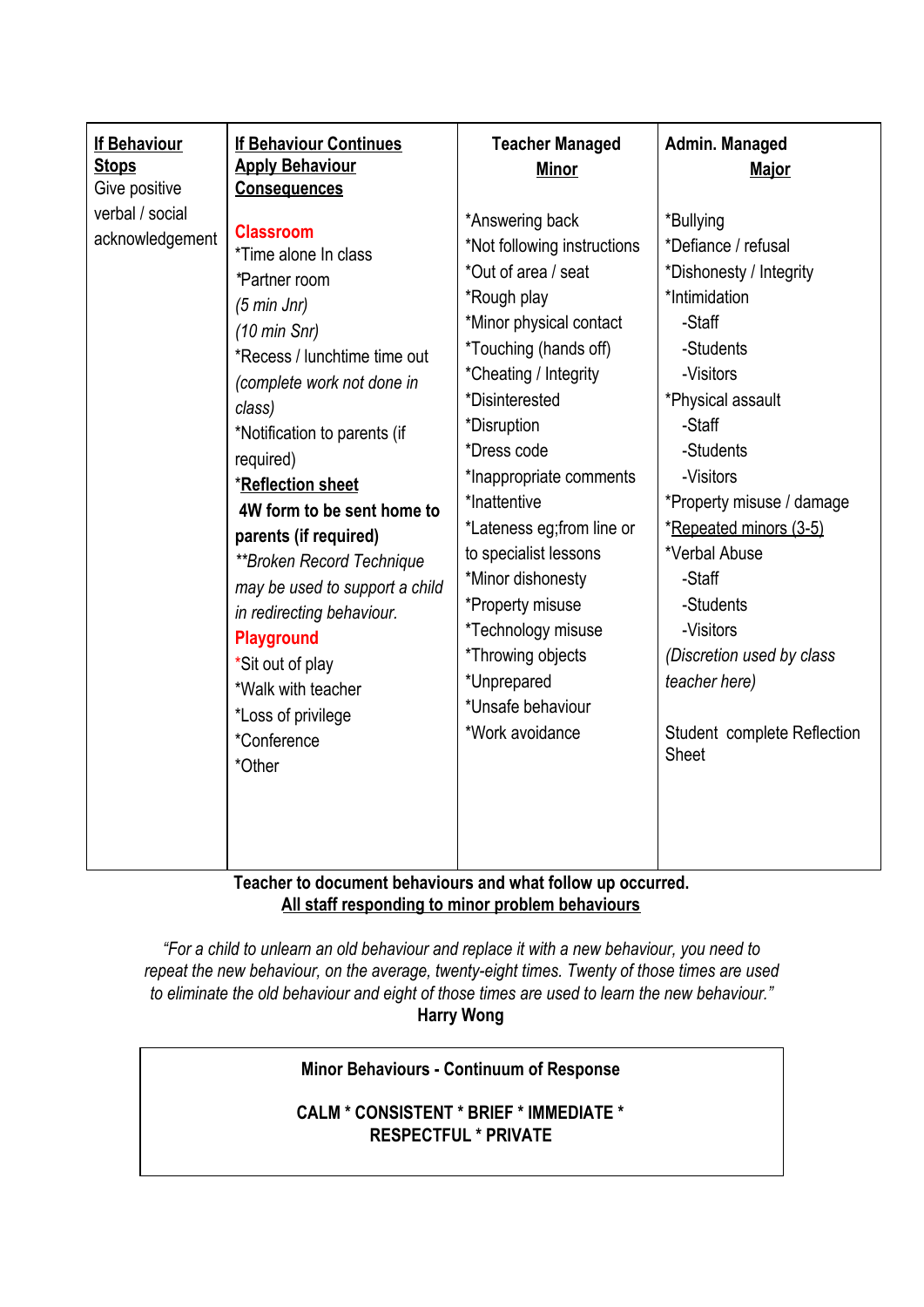| <b>PROMPT</b><br>(Use a low key response to signal the<br>occurrence of the behaviour)                                                                 | eye contact; proximity; gesture; minimal<br>verbal; non-verbal; the pause; ignore; private<br>dialogue; responding to appropriate<br>behaviour; modelling appropriate behaviour;<br>behaviour not student                                                         |  |
|--------------------------------------------------------------------------------------------------------------------------------------------------------|-------------------------------------------------------------------------------------------------------------------------------------------------------------------------------------------------------------------------------------------------------------------|--|
| <b>RE-DIRECT</b>                                                                                                                                       | State the expected behaviour<br>(from school expectations)                                                                                                                                                                                                        |  |
| <b>RE-TEACH</b><br>(Tell, show, practise and acknowledge the<br>expected behaviour)                                                                    | State and demonstrate the expected<br>behaviour<br>Have student demonstrate the behaviour<br>Provide immediate feedback                                                                                                                                           |  |
| <b>PROVIDE CHOICE</b><br>(Give the students options of behaviours to<br>do next)                                                                       | Give the student a choice:<br>*accomplish the task in another location<br>*in the order of task completion<br>*in using alternate materials to complete the<br>task<br>*for a different type of activity that<br>accomplishes the same instructional<br>objective |  |
| <b>CONFERENCE</b><br>(Have a private conversation with the<br>student to problem solve together to plan<br>how the student can meet the expectations.) | *describe the problem<br>*describe the alternate behaviour<br>*tell why the alternate behaviour is better<br>*practise<br>*provide feedback                                                                                                                       |  |

- **● Teacher to document if student does not respond to pre correction or re-direction.**
- **● Take action to correct behaviour**
- **● Consequences need to relate to behaviour being corrected**

# **Administration Managed**

\*Inform student of rule violation

- \*Discuss expected behaviour/s with restorative questions
- \*Student completes reflection sheet (if required)
- \*Parents contacted (if required)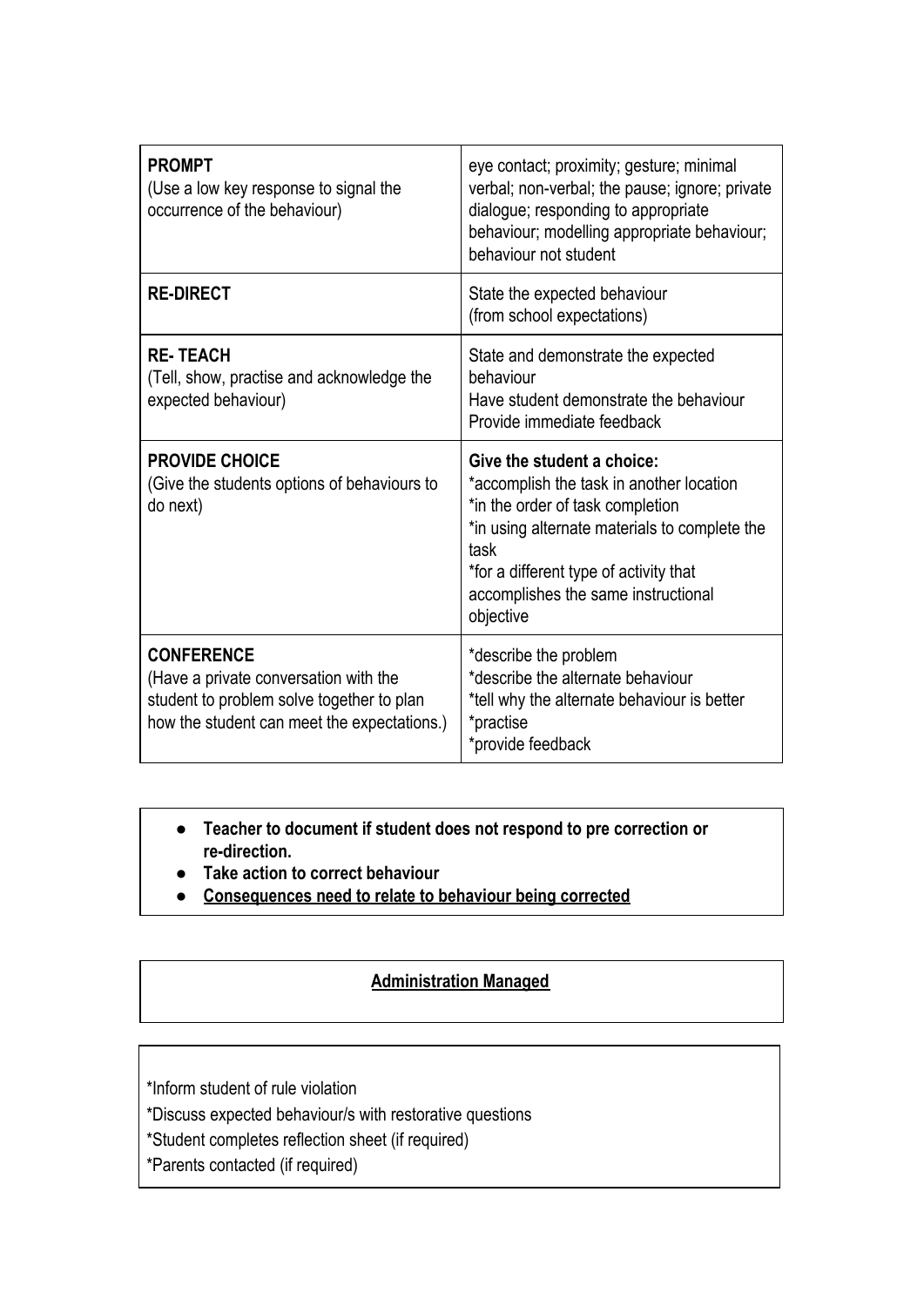\*Document the incident and follow up that occurred

\*If repeated offences occur (2-3 times) or behaviour escalated, parent interview or phone conference will be held.

\*With any serious breach of behaviour, Reflection sheets will be completed and parent interview / phone conference will be held.

# *Discretion needs to be exercised at all times by the staff in the implementation of this process. Student Wellbeing will be of high priority with all decisions made as teachers attempt to understand the "meaning behind the behaviour".*

When behaviours are continually challenged, the *Broken record technique and choices are offered* . They may be used to support a child in redirecting behaviour as many times as is needed. Avoid statements that may further escalate the student.

1. I can see you're upset or angry or frustrated etc (name and acknowledge their struggle with the challenging emotions) you need to…….

2……..you need to

3. You need to… OR for as long as it takes you to …. you will be required to be with me in your play time ...

# **SEVERE CLAUSE: IMMEDIATE REMOVAL WHEN A CHILD DISPLAYS: violence and aggression used towards a teacher, student, aide, parent helper, if a student destroys property or refuses to follow directions.**

Devised by Holy Saviour Staff and Patrice Wiseman (Larmenier) 2009

#### SAFETY PLANS

A safety plan is a pre -arranged deal between a student and teacher to provide a student with de-escalating and self regulating strategies. It is very difficult for a student to think rationally when they are highly stressed or anxious. When the student is calm they need help to identify Safety Plan strategies they can apply as preventative measures and also to de-escalate from stressed states. Safety Plan strategies should be used repeatedly until these become an automatic response and revise as required *(Berry Street Childhood Institute Domain 1 Body)* It is the decision of the school staff, in consultation with parents of the student needing a safety plan, to decide if this is required.

*It is important to identify key triggers that escalate individual, class or whole of school behaviours and monitor the use of interventions to de - escalate individual, class or whole of school behaviours.*